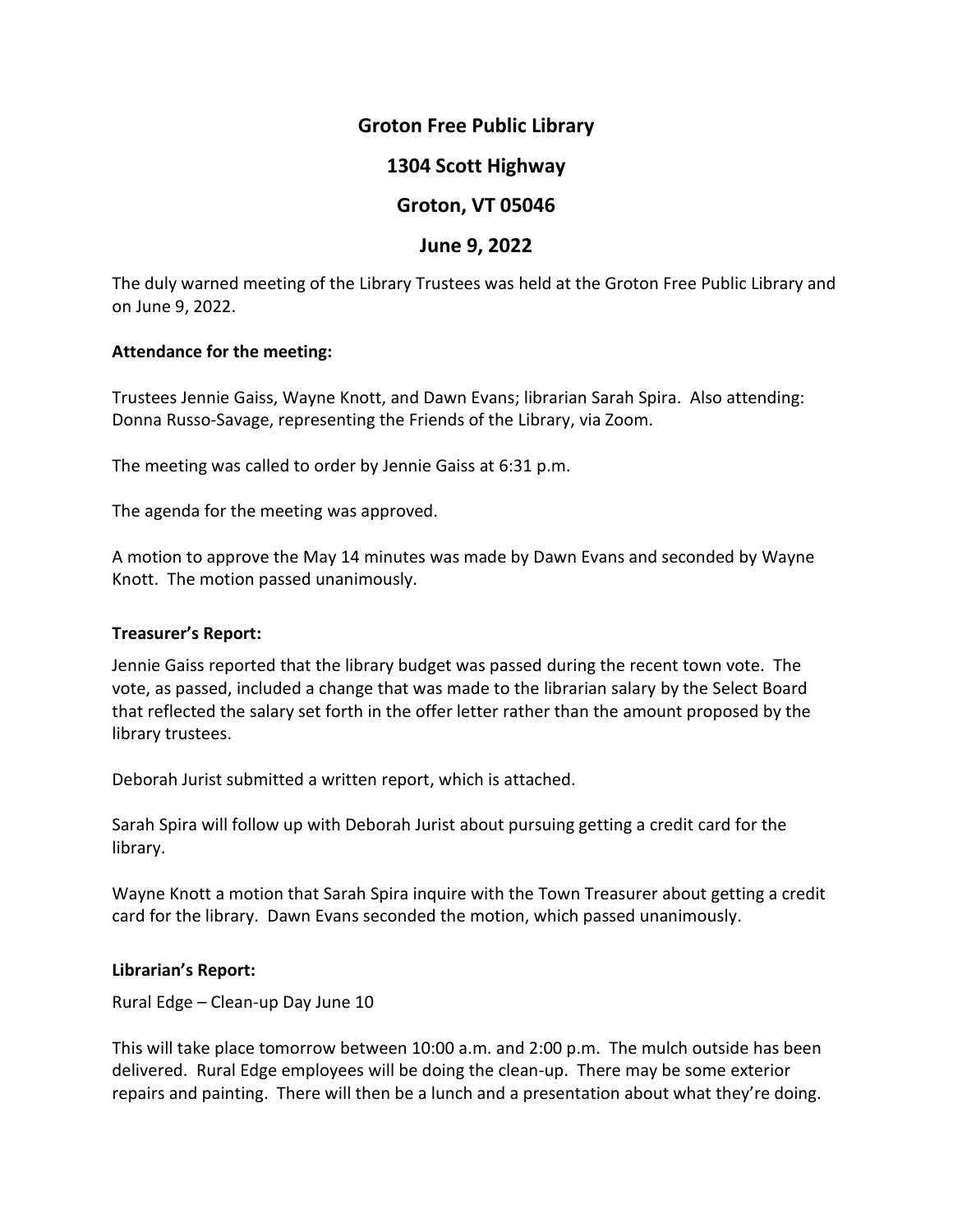Sarah Spira will be on hand at 10:00 a.m. and will do a walk-through with Theresa, the property manager, to show her the things that have been reported. She will then commence her work at noon.

## Welcome Summer: Paint and Lick Event - June 24

Sarah Spira thanked Jennie Gaiss for getting the promotional materials prepared. Sarah will be posting this event with Front Porch Forum. Some of the Friends of the Library have already RSVP'd about participating. The painting theme will be a Groton beach theme, based on Boulder Beach. This ties in the with the summer reading theme of Oceans of Opportunity. The fee for the instructor will be \$250 and she will provide a list of supplies. The grant money will cover supplies but not the instruction. This event will be promoted through the Groton listserv, social media, our patron email list, and Front Porch Forum.

## Upholstery Cleaning

Sarah Spira asked for approval of four hours of cleaning by the cleaners who do the cleaning here – North Country Cleaners. They charge \$38 per hour and have estimated that it will take 2 hours to clean the furniture in the library. Sarah Spira asked for approval for up to four hours to ensure there is adequate time to clean what needs cleaning. Jennie Gaiss moved the approval of up to 4 hours of cleaning. Wayne Knott seconded. The motion passed.

#### **Other**

Sarah Spira reported connecting with Kim Russell, the SASH coordinator for Clark's Landing. She thinks Russell will be a great partner, moving forward, in terms of evaluating the need for library services at Clark's Landing and that she can assist in the delivery of materials at Clark's Landing. It sounded as if there was some leg work Russell needed to do before materials could be brought to Clark's Landing, so that is a work in progress.

Sarah Spira has also had continued communication with NEKCA regarding how food dispensation at the library is managed. With NEKCA's acquisition of delivery vehicles, it may be that NEKCA can begin making deliveries; but the details are not yet worked out. In the mean time, the food on hand is being stored in the kitchen and the personal care items are being stored in the bathroom.

Story Time was held outside on Wednesday, with a small but enthusiastic turnout. An invitation has been sent out to Friends to be guest readers at future sessions.

Crafts and Conversation will begin next Wednesday.

The next newsletter will come out June 17.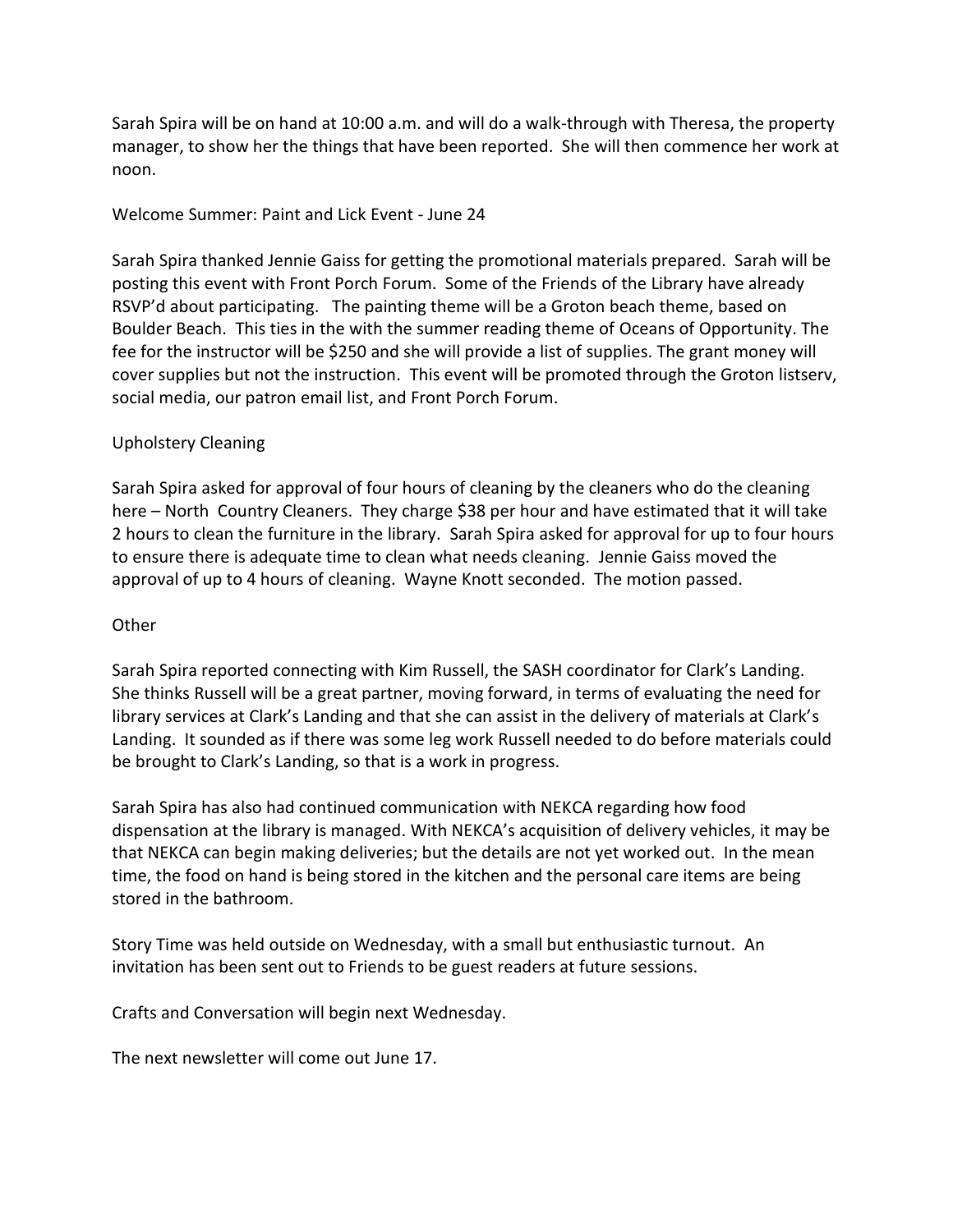Two more events in the works for August are a pirate program for children, and a performance of a folk group that has done a lot of performances in libraries.

Sarah Spira also reported on the progress she has made on the curriculum of the Vermont Department of Libraries Certificate Program. She highlighted a teen services course that she is in the process of taking and another course that focuses on protecting the library and patrons from active shooters.

## **Friends Report:**

Donna Russo-Savage had nothing new to report on behalf of the Friends. Sarah Spira gave a big thank you for the Friends' support in the upcoming ice cream social. Martha and Kirsten have continued to provide support – covering books and providing flowers.

## **Review of Groton Free Public Library Policies and Procedures Manual**

An inquiry was made by someone who didn't know where to report a concern regarding the library. Beyond simply calling the library and speaking with the librarian, it was noted that there is a generic email address posted on the library's website. Jennie Gaiss suggested that perhaps Sarah Spira could talk to Vermont Department of Libraries about how to handle this.

## **Public Comments**

The trustees have typically taken a break in meeting during July or August. Tentatively, the trustees will plan not to meet in August.

With no further items to discuss, Dawn Evans made a motion to adjourn which was seconded by Wayne Knott. The motion passed. The meeting was adjourned at 7:21 p.m.

The next regular meeting is July 14, at 6:30 p.m.

Respectfully submitted,

Dawn Evans, Secretary